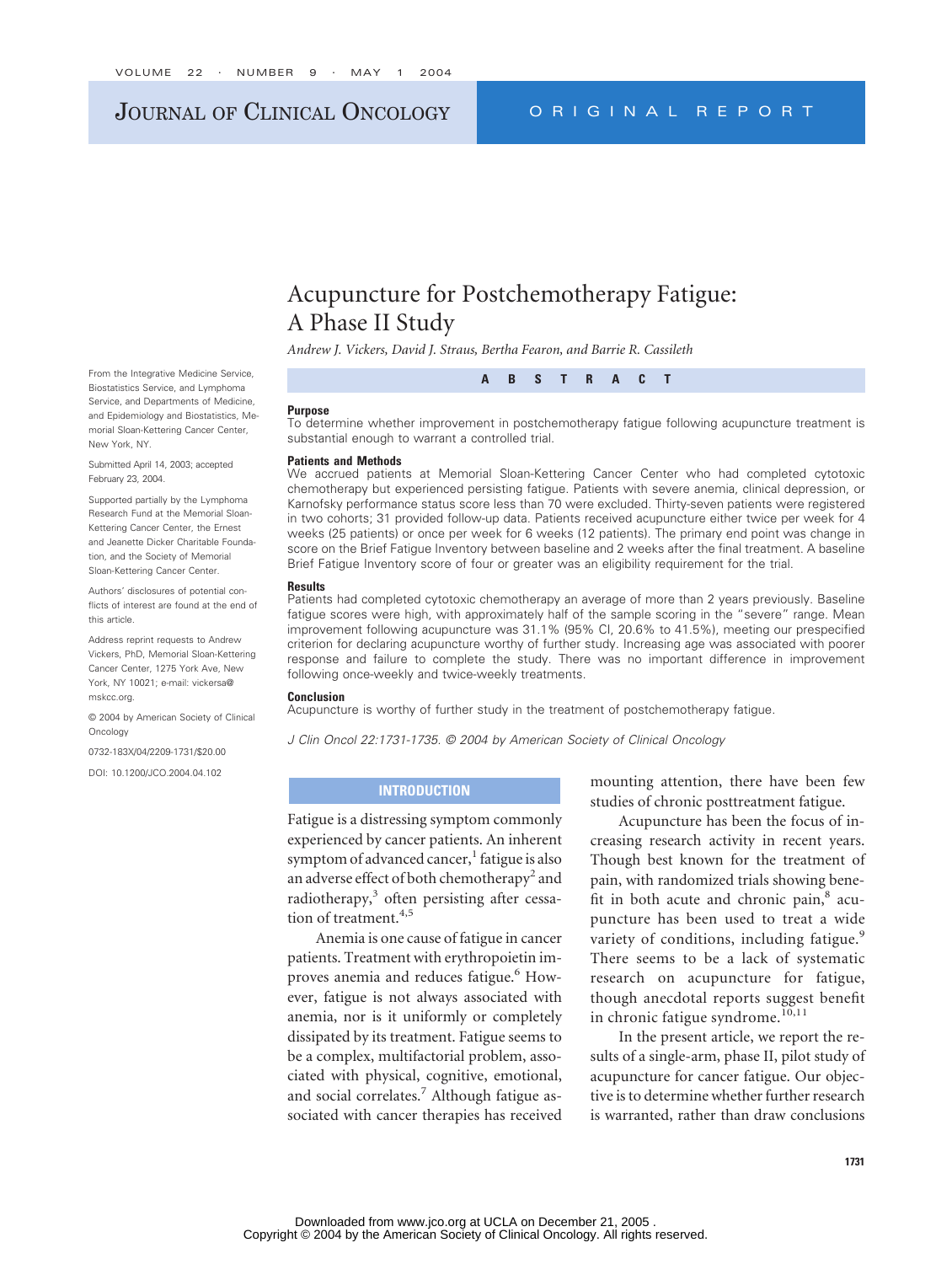about efficacy. The study design was adapted from phase II trials of chemotherapy and represents a novel approach to early-phase treatment studies with symptom control end points. The key aspect of a phase II trial is specification of an "uninteresting" and a "desirable" level of activity. Phase II designs require that, for an intervention to be taken forward to randomized trial, statistical analysis must reject a null hypothesis that it has uninteresting activity and fail to reject an alternative hypothesis that it has desirable activity. We defined "uninteresting" and "desirable" levels of activity as percentage mean changes from baseline. To reflect clinical realities, we considered that cancer patients in the future would not bear the time and trouble of a course of acupuncture if their fatigue improved by only 15%, but that a 40% improvement would be perceived as desirable. The decision rule adopted for considering acupuncture worthy of further study was that the 95% CI for the percentage change in fatigue must exclude improvements less than 15% and include improvements of at least 40%.

# **PATIENTS AND METHODS**

We recruited ambulatory adult patients at Memorial Sloan-Kettering Cancer Center (MSKCC) who had completed cytotoxic chemotherapy at least 3 weeks previously but complained of persisting fatigue. Patients could be referred by physicians if they presented with fatigue or could self-refer in response to flyers posted in patient waiting areas. A research study assistant (B.F.) screened individuals for eligibility by direct interview and with reference to medical records.

Patients were excluded for severe anemia, which was defined as any of the following: hemoglobin level less than 9 g/dL, hematocrit level less than 30, decline in hemoglobin of  $\geq 2$  g/dL in the previous month, or active treatment for anemia. Other exclusion criteria were: Karnofsky Performance Status below 70, any significant comorbidity, anticipated survival of less than 3 months, acupuncture treatment in the previous 6 months, and fatigue before cancer diagnosis. None of the following could be scheduled during or for 3 weeks before the start of the trial: surgery, chemotherapy, radiotherapy, initiation of hormonal therapy, or initiation of immunotherapy.

Patients completed the Brief Fatigue Inventory (BFI) and the Hospital Anxiety and Depression Scale (HADS) at baseline. The BFI has been shown to have good reliability (Cronbach's  $\alpha = .96$ ) and to correlate well with other measures of fatigue. $^{12}$  The instrument consists of a one-page fatigue assessment tool that contains nine items, each measuring the severity of fatigue on a 0-through-10 scale. The first three items assess current level of fatigue, and worst and usual fatigue in the preceding 24 hours. Six items assess the extent to which fatigue has interfered with different aspects of life, such as work or social relations, during the preceding 24 hours. The BFI score is calculated from the mean of completed items. HADS is a widely used instrument developed especially for populations with physical illness. It avoids aspects of psychological disease (eg, lowered sex drive) that may result directly from physical illness or its treatment. HADS has good psychometric properties<sup>13,14</sup>; a meta-analysis of studies using HADS reported a mean Cronbach's  $\alpha$  of .83 for anxiety and .82 for

depression.15HADS involves one measure ("I feel as if I am slowed down.") that is likely to be scored highly by a fatigued population. We therefore omitted scoring of this question. The scores for the remaining questions on the depression scale were multiplied by 7/6 to maintain comparability with the full HADS. This methodology has been used in a previous study of HADS in fatigued patients.16 Baseline questionnaires were completed by interview with the research study assistant.

Patients with baseline BFI scores rounded to 4 or greater (considered the threshold between "mild" and "moderate" symptoms<sup>12</sup>) and HADS depression score less than 11 (the typical threshold for diagnosis of clinical depression) were given informed consent by an oncologist and enrolled onto the study.

A second baseline BFI was administered 1 week later at the clinic, immediately before the first acupuncture treatment. Follow-up BFIs were completed by patients at home 1 and 2 weeks after the final treatment. At a final debriefing interview, patients were asked to report any adverse effects from acupuncture and to describe any treatments taken for anemia or fatigue.

In the first stage of the study, patients received traditional Chinese acupuncture twice per week for 4 weeks. Treatment was given at the MSKCC Bendheim Integrative Medicine Service outpatient center—a tranquil facility a few blocks from the main MSKCC campus— by acupuncturists who were staff members of the MSKCC Integrative Medicine Service and licensed to practice acupuncture in New York State. Needles were inserted bilaterally at the following acupuncture point locations: ST36, SP8, and SP9. Unilateral needling was used at locations CV6, CV4. The point LI11 was needled bilaterally, except in cases in which axillary lymph node dissection presented the danger of lymphedema, in which case the affected arm was not needled. These points typically are used in Chinese medicine to treat fatigue.<sup>17</sup> Needles were inserted to the depth used in traditional Chinese acupuncture, and retained for 20 minutes. As is common in traditional acupuncture, practitioners attempted to elicit *de qi* to help determine exact point location. Immediately after needle insertion, acupuncturists completed an audit sheet verifying the acupuncture points used. These records were routinely reviewed, and acupuncturists were found to have followed the acupuncture point prescription.

Some patients in the initial cohort reported that twice-weekly treatment was inconvenient. Accordingly, we accrued additional patients in a second cohort who were treated once weekly for 6 weeks. We also slightly modified the acupuncture point prescription to the following: ST36, SP6, CV6, CV4, KI3, and KI27.

Statistical analyses were conducted using Stata 7 (Stata Corp, College Station, TX). Percent improvement was calculated for each patient by subtracting the mean of the two follow-up scores from the mean of the two baseline scores, and dividing by the latter. Acupuncture was to be considered worthy of further study if the 95% CI for percent improvement excluded 15% and included 40% or more. Predictors of improvement were explored by linear regression with percent improvement as the dependent variable. In the initial step, age, sex, days since chemotherapy, and baseline fatigue were assessed univariately. Anxiety and depression, which are highly correlated, were assessed in a bivariate model. Variables that predicted outcome ( $P < 0.1$ ) were entered into a multivariable model.

Our initial sample size calculation was that 15 patients were required to have an 80% power to declare acupuncture active if the true improvement was 40%. Accrual to the first stage of the study was stopped when we received the data from the 15th patient.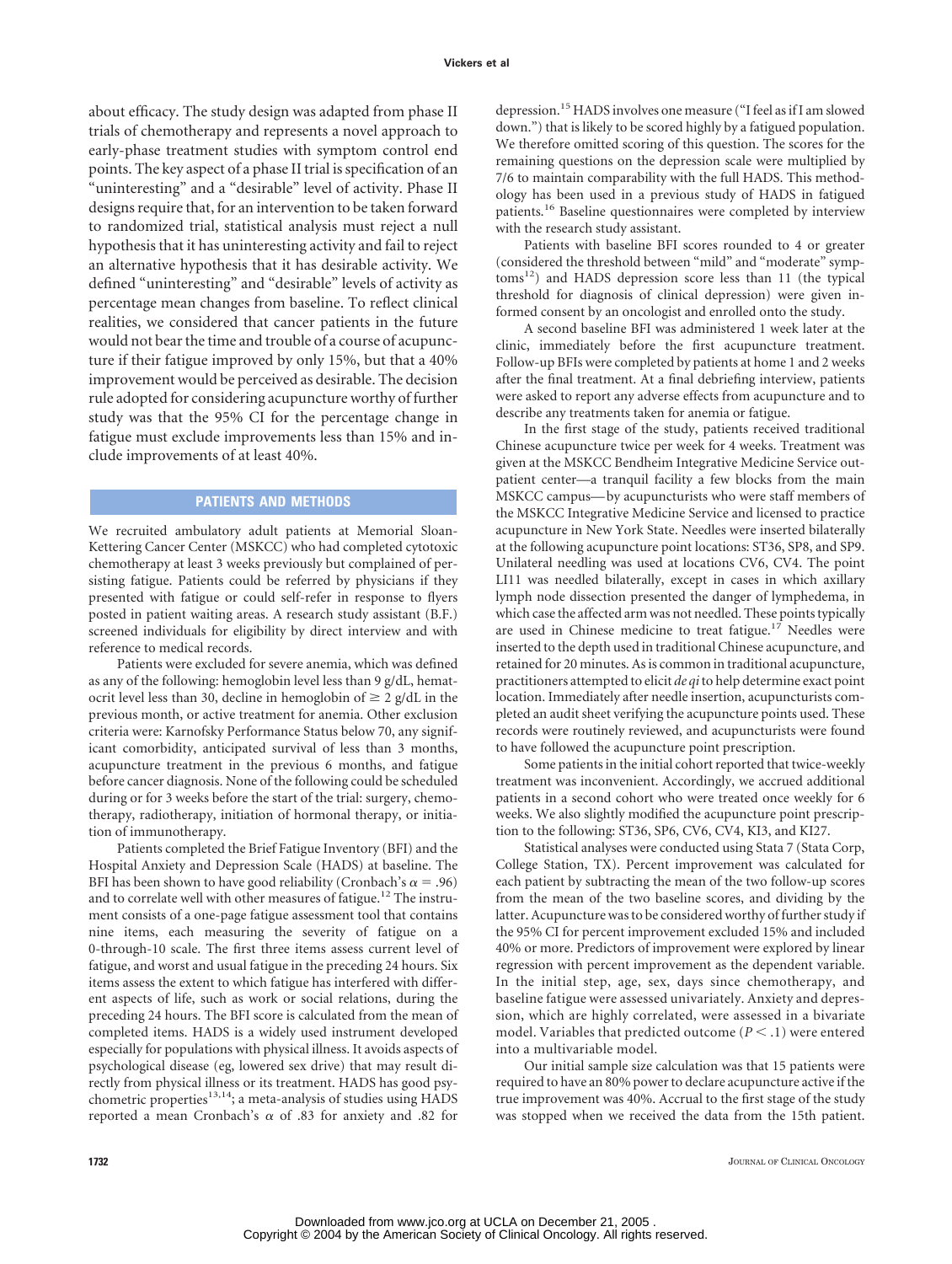Accrual to the second stage was stopped when all patients who had joined a waiting list had been contacted.

The study was approved by the institutional review board at MSKCC in accordance with an assurance filed with and approved by the US Department of Health and Human Services. Informed consent was obtained from each participant.

### **RESULTS**

Initial recruitment interviews were conducted with 83 patients. Seventeen declined participation, predominantly due to travel constraints or concurrent illness, and 29 were excluded for the following reasons: recent acupuncture in five patients (17%); anemia in one patient (3%); recent change in treatment in three patients (10%); comorbidity in two patients (7%); high depression score in seven patients (24%); fatigue not related to chemotherapy in two patients (7%); low performance status in two patients (7%); low baseline fatigue score for six patients (21%); and recent chemotherapy in one patient (3%). Twenty-five patients were accrued for the first stage of the study between June 2001 and April 2002; of these, six withdrew. Three patients dropped out because of travel time considerations; two, before receiving any treatment; and one, after receiving three sessions of acupuncture. One patient experienced a recurrence of cancer during the trial and had to resume chemotherapy. Two patients withdrawing after three and five treatments reported that pain related to comorbidities made traveling to receive treatment overly troublesome. A second cohort of 12 patients was accrued between July 2002 and October 2002. All 12 provided follow-up data suggesting greater acceptability of once-weekly treatment.

Baseline characteristics of the sample are presented in Table 1, separately for the 31 patients who completed the trial and the six who did not provide follow-up data. Most patients had been treated with curative intent and had no evidence of disease. Despite patients having completed cytotoxic chemotherapy an average of more than 2 years previously, baseline fatigue scores were high, with approximately half of the sample scoring in the "severe" range  $(\geq$ 7).<sup>12</sup> All patients completed the requisite number of treatments except for one in each cohort who missed a single treatment session. Similarly, one patient in each cohort exceeded the anticipated duration of treatment by 1 week.

The results of the study are presented in Table 2. The mean improvement from baseline to follow-up was 31.1% (standard deviation, 28.4). Twelve patients (39%) improved by 40% or more, and three experienced near-total  $($  > 75%) resolution of fatigue symptoms. Three patients experienced exacerbations in fatigue (increases of 5%, 18%, and 22%).

The 95% CI for improvement in fatigue is 20.6% to 41.5%, which meets the prespecified criterion for declaring acupuncture to be worthy of further study.

**Table 1.** Baseline Characteristics of the Study Sample Completed Study Withdrawals No. of Patients % No. of Patients % Total No. 6 Male-female ratio 10:21 32:68 1:5 17:83 Diagnosis Breast cancer 10 32 1 17 Gastrointestinal cancer 3 10 0 0 Gynecologic cancer 5 16 0 0 Hematologic cancer 5 16 4 67 Lung cancer 27 23 0 0 Prostate cancer 0 0 0 1 17 Testicular cancer 1 3 0 0 0 KPS score 70 1 3 0 0 80 8 26 2 33 90 18 58 3 50 100 4 13 1 17 Concurrent hormonal therapy  $8$  26 0 0 No evidence of disease  $26$  84 5 83 Age Mean 76 SD 3.7 9.7 Range 66-85 Years since chemotherapy Mean 2.5 2.5 1.8 SD 2.6 2 Range 0.2-9.5 0.1-5.3 Mean baseline BFI Mean 6.47 5.64 SD 1.21 1.38 Range 4.4-8.8 3.7-7.9 HADS depression score Mean 5.2 SD 2.1 2.9 Range 1-9 1-9 HADS anxiety score Mean 8.2 8.8 SD 3.9 2.7 Range 2012 1-16 4-12

Abbreviations: KPS, Karnofsky performance status; SD, standard deviation; BFI, Brief Fatigue Inventory; HADS, Hospital Anxiety and Depression Scale.

Age, depression, and anxiety predicted extent of improvement (Table 3). Improvement in fatigue was reduced by approximately 1% for each year increase in age and by 6.5% for a 1-point increase in HADS depression; in other words, younger and less depressed patients showed a greater response. Fatigue improved by an additional 3.5% for each 1-point increase in baseline anxiety. Sex was not predictive of improvement. Neither baseline severity nor days since chemotherapy predicted improvement ( $P = .9$ and  $P = .5$ , respectively, when added to regression model).

Dichotomizing the data into age less than 65 years and  $\geq$  65 years, we find that older patients are more likely to drop out (6 of 18  $\nu$  0 of 19; *P* = .006 by  $\chi^2$ ) and have a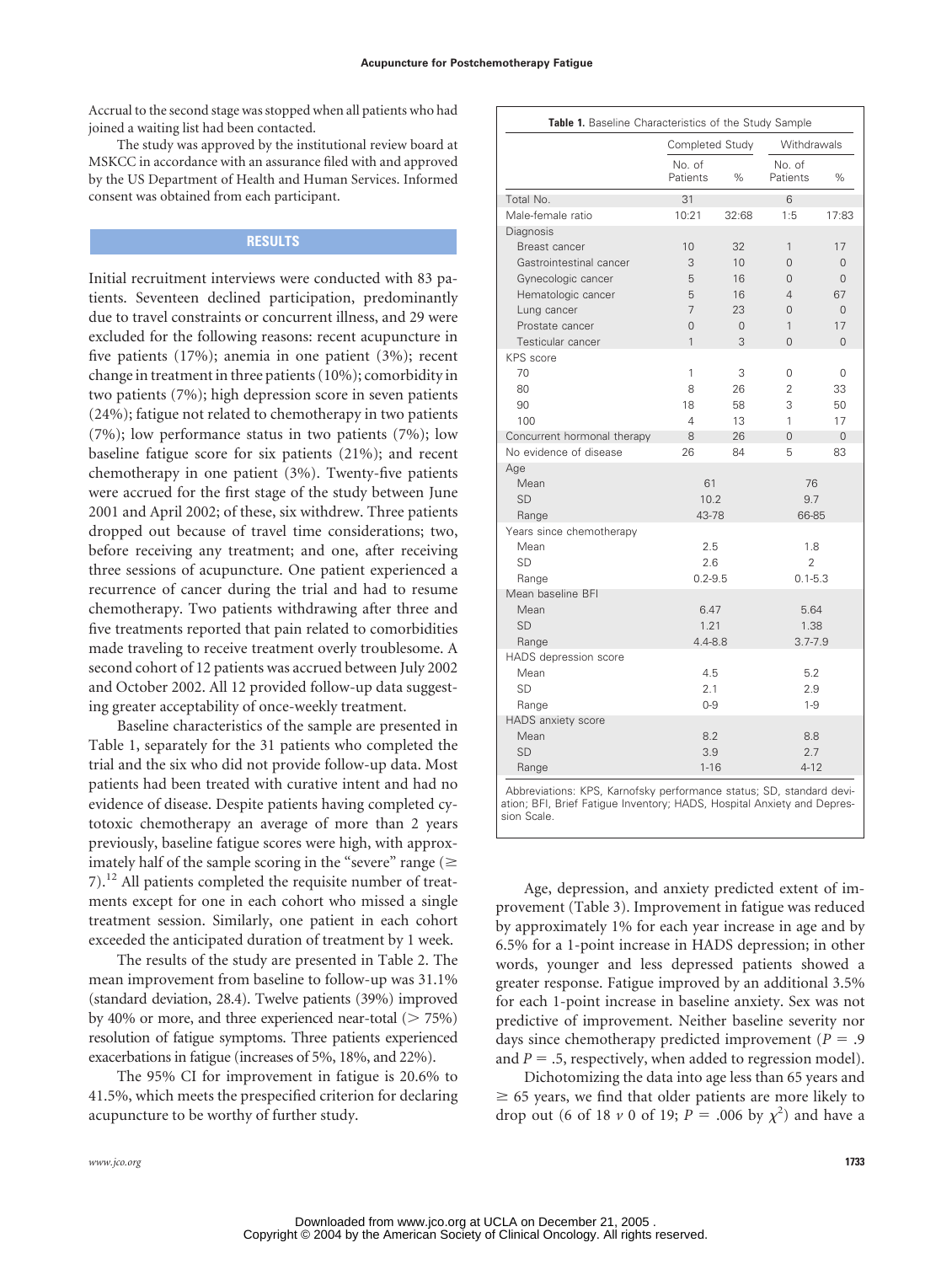| Table 2. Fatique Scores During the Study |                 |      |      |  |
|------------------------------------------|-----------------|------|------|--|
|                                          | No. of Patients | Mean | SD   |  |
| First baseline BFI                       | 31              | 6.60 | 1.39 |  |
| Second baseline BFI                      | 31              | 6.33 | 1.28 |  |
| First post-treatment BFI                 | $29*$           | 4.54 | 2.18 |  |
| Second post-treatment BFI                | 29 <sup>†</sup> | 4.36 | 2.17 |  |
| Mean of baseline BFIs                    | 31              | 6.47 | 1.21 |  |
| Mean of posttreatment BFIs               | 31              | 4.55 | 2 16 |  |

Abbreviations: SD, standard deviation; BFI, Brief Fatigue Inventory. Two patients completed the second, but not first posttreatment BFI. †Two patients completed the first, but not second posttreatment BFI.

tendency for poorer response (mean improvement, 19% *v* 38%,  $P = .068$  by  $\chi^2$ ). It is of note that the mean improvement in the 19 patients younger than 65 years (38%; 95% CI, 25% to 52%) is close to our target.

We saw no evidence that frequency of treatment affects response. Improvements were slightly greater in patients receiving weekly treatment (33% *v* 30%; adjusted difference between groups,  $2\%$ ;  $95\%$  CI,  $-19\%$  to  $24\%$ ). Adjustments for age, depression, anxiety, or baseline score did not affect this conclusion. We therefore recommend weekly treatment for further study.

No adverse events attributable to acupuncture were reported, and no patient used nonstudy treatments for fatigue or anemia.

### **DISCUSSION**

The improvement in fatigue scores following acupuncture for chronic postchemotherapy fatigue met our prespecific criterion for declaring acupuncture to be worthy of further study. Although mean improvement for the whole sample (31%) is less than we had deemed desirable (40%), it is clinically meaningful. Moreover, we found that increasing age was significantly associated with poorer response; fatigue scores in patients younger than 65 years fell by 38%, which was very close to our target.

Given the single-arm, pilot design of our study, neither regression to the mean nor nonspecific (placebo) effects can

| <b>Table 3.</b> Predictors of Percentage Improvement in Fatique Scores by<br>Multivariable Regression                            |             |                       |     |  |
|----------------------------------------------------------------------------------------------------------------------------------|-------------|-----------------------|-----|--|
| Predictor                                                                                                                        | Coefficient | 95% CI                | P   |  |
| Age                                                                                                                              | $-0.95$     | $-1.86$ to $-0.04$    | .04 |  |
| Modified HADS depression score                                                                                                   | $-6.5$      | $-11.7$ to $-1.3$     | .02 |  |
| HADS anxiety score                                                                                                               | 3.5         | $0.6 \text{ to } 6.3$ | .02 |  |
| NOTE. All coefficients are in the original scale (unstandardized).<br>Abbreviation: HADS, Hospital Anxiety and Depression Scale. |             |                       |     |  |

be excluded as possible explanations for the observed improvements. We therefore intend to conduct a randomized placebo-controlled trial, restricting eligibility to patients younger than 65 years.

An effect of acupuncture on fatigue is plausible given the mechanisms underlying each. Serotonin pathways are thought to have a role in mediating chronic fatigue.<sup>18</sup> Increased serotonin has been demonstrated in patients with chronic fatigue syndrome<sup>19</sup> and some cancers,<sup>20</sup> and a link between serotonin and cancer-related fatigue has been postulated.<sup>21</sup> Evidence that acupuncture reduces nausea<sup>22-24</sup> suggests that it may modify serotonin pathways; moreover, changes in serotonin following acupuncture have been directly measured in human acupuncture studies.<sup>25</sup> Given that we did not evaluate serotonin levels, a serotonergic mechanism for acupuncture effects remains speculative; a variety of psychologic and physiologic mechanisms may contribute to any effects of acupuncture against fatigue.

Patients seem to be interested in the use of acupuncture to treat fatigue. Most found the procedure to be very relaxing, and they enjoyed receiving treatment. Patients were eager to participate. The main obstacle to accrual was travel. MSKCC is situated in Manhattan, NY, but the center treats patients throughout the Tristate area as well as more distant regions. Traveling to the city to receive acupuncture was difficult for many patients, especially given the nature of the presenting condition.

We found that increasing age and depression scores were independently associated with poorer outcome. Regarding age, it may be that fatigue in older patients is intensified as a natural part of the ageing process. With respect to depression, it seems that even subclinical levels of depression may reduce the effect of treatment for fatigue. Increased baseline anxiety predicted a better outcome, possibly because acupuncture leads to reductions in tension and anxiety, resulting in decreases in arousal-related fatigue. However, given the design of this phase II study, we are unable to provide definitive explanations for these findings.

In conclusion, we believe that randomized trials of acupuncture for the treatment of postchemotherapy fatigue are warranted.

■■■

## *Acknowledgment*

Acupuncture was provided by Jin Cheng Han, LAc; Mitchel Chalek, LAc; Joan Boccino, LAc; Ming Jin, LAc; Hilary Thing, LAc; and Sheila George, MD, LAc.

# *Authors' Disclosures of Potential Conflicts of Interest*

The authors indicated no potential conflicts of interest.

**1734** JOURNAL OF CLINICAL ONCOLOGY